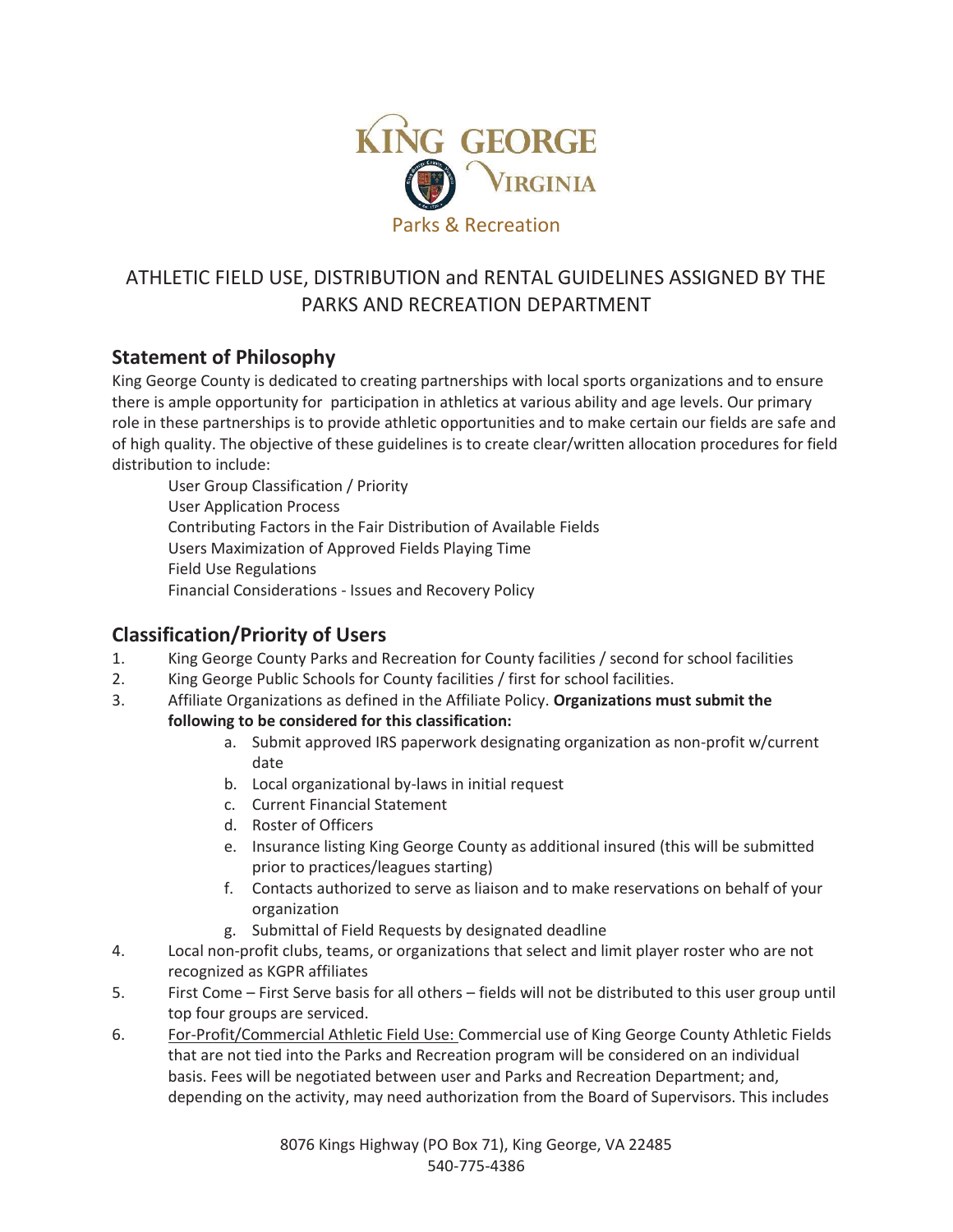clinics, workshops, camps, outside leagues, picnics, special events, etc. Any activity offering the services of professional or for-profit agencies/groups/individual will be considered "Commercial" users. Any non-profit offering activities with a for-profit group will be considered a commercial/for-profit user.

## **User Application Process**

This section outlines the procedures by which users shall request field allocation from King George County Parks and Recreation

## **ALL YOUTH ORGANIZATIONS USING COUNTY OR SCHOOL PROPERTY MUST COMPLY WITH THE BELOW CODE. YOUR CONCUSSION POLICY IT MUST BE SUBMITTED WITH THE APPLICATION**

### *Effective July 1, 2014 youth organizations*, in accordance with **Virginia State Code 22.1-271.5. Guidelines and policies and procedures on concussions in student athletes, paragraph C and D.**

Paragraph C. Each non-interscholastic youth sports program utilizing public school property shall either (i) establish policies and procedures regarding the identification and handling of suspected concussions in student-athletes, consistent with either the local school division's policies and procedures developed in compliance with this section or the Board's Guidelines for Policies on Concussions in Student-Athletes, or (ii) follow the local school division's policies and procedures as set forth in subsection B. In addition, local school divisions may provide the guidelines to organizations sponsoring athletic activity for student-athletes on school property. Local school divisions shall not be required to enforce compliance with such policies.

Paragraph D. As used in this section, "non-interscholastic youth sports program" means a program organized for recreational athletic competition or recreational athletic instruction for youth.

## **Holds on Fields:**

The County does not hold rental dates. Reservations are confirmed and the rental date and time are secured once the rental application has been approved and the rental fees have been paid, where applicable.

#### League Applications:

- 1. A **Facility Use Application** for each facility requested must be completed and submitted according to application deadline, described below.
- 2. Verification of residency by requestor must be submitted.
- 3. Specific dates of use not required, however, range of dates is requested.
- 4. Provide Certificate of Insurance with King George County listed as additional insured.
- 5. Incomplete applications (look on the flip side for Conditions for Approved Use) will not be considered.
- 6. One contact person to serve as liaison between league and Parks & Recreation.

#### Individual Team Applications:

- 1. A **Facility Use Application** for each facility requested must be completed and submitted according to the application deadline, described below.
- 2. Individual teams will be granted space after above league reservation cut-off dates on a firstcome first-served basis.
- 3. Verification of residency must be submitted.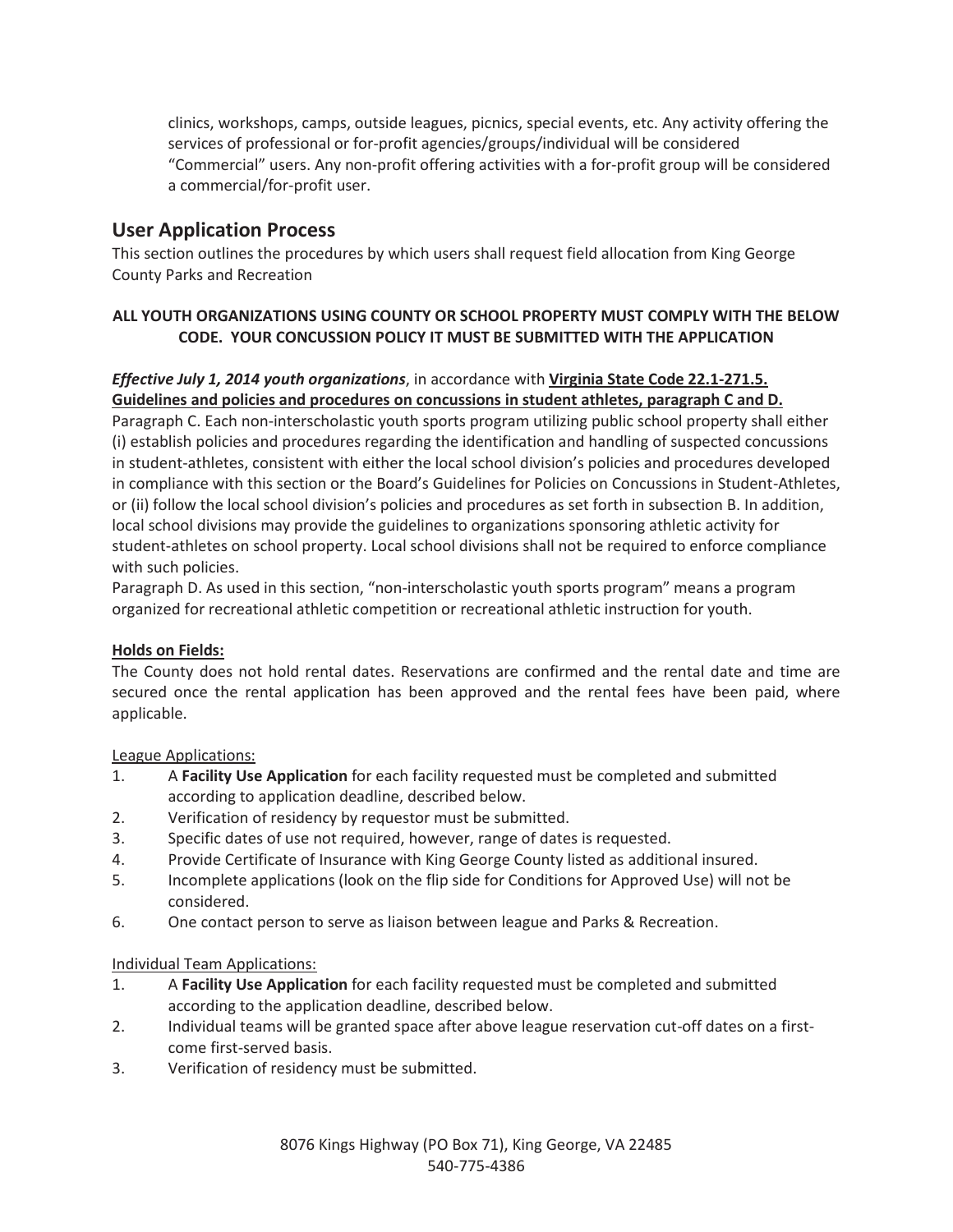- 4. Reservation requests must be made at least two (2) weeks in advance of requested date. Reservation requests received with less than a two (2) week notice may not be accommodated.
- 5. Provide Certificate of Insurance with King George County listed as additional insured.
- 6. Incomplete applications (look on the flip side for Conditions for Approved Use) will not be considered.

#### Tournament/Sports Camp/Clinic Applications:

- 1. A **Facility Use Application** must be filled out at least thirty (30) days prior to commencement of rental; and no more than the due date for seasonal Field Use Requests. The only exception to this would be a special event tournament.
- 2. Provide Certificate of Insurance with King George County listed as additional insured. At the time of submittal, Insurance Certificate must show coverage at least through the completion date of tournament. Insurance requirement is listed on page 4.
- 3. Non-refundable \$100 deposit is required at least thirty (30) days prior to commencement of rental. If the County denies the request, all deposits and fees will be returned without penalty. Should applicant cancel tournament within two (2) weeks in advance of tournaments date, the security deposit will not be refunded.
- 4. Reservation requests received with less than thirty (30) days' notice may not be accommodated.
- 5. Incomplete applications will not be considered.

#### **Application Deadlines:**

Leagues and individual teams requesting reservations must submit schedule request according to following deadlines:

#### **Athletic Field Use Requests Due By:**

October 1 Winter (December 1 to February 28/29) January 15 Spring/Summer (March 1 to July 31) June 15 Fall (August 1 to November 30)

> Return Application To: Mailing Address King George Parks & Recreation Attn: F. Lorenzo Smith, Jr. P.O. Box 71 King George, VA 22485 Physical Address 8076 Kings Highway, King George, VA 22485 FAX; 540-775-5255 Email: lsmith@co.kinggeorge.state.va..us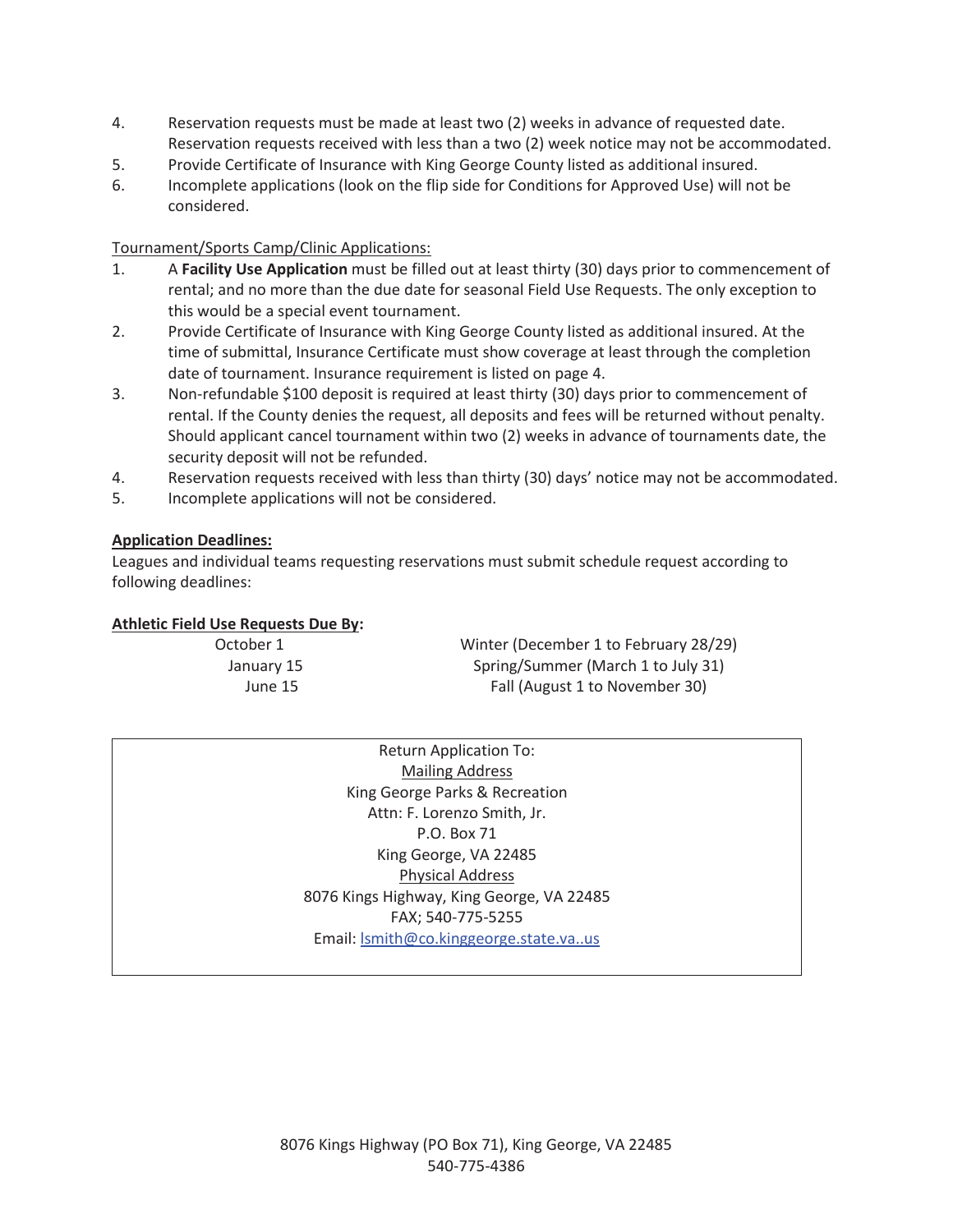#### **INSURANCE REQUIREMENTS**

All athletic facility use requests require that the group or organization furnish a **Certificate of Insurability** to show the following:

| <b>Commercial General Liability</b> | \$1,000,000 Each Occurrence<br>\$2,000,000 General Aggregate<br>\$500,000 | Each Occurrence | Bodily Injury<br>Bodily Injury<br><b>Property Damage</b> |
|-------------------------------------|---------------------------------------------------------------------------|-----------------|----------------------------------------------------------|
|-------------------------------------|---------------------------------------------------------------------------|-----------------|----------------------------------------------------------|

OR

A combine single limit of \$1,000,000

Coverage is to include Products Liability, Personal Injury, and Fire Damage Legal Liability. The Certificate shall certify that the policy has been endorsed to name King George County as additional insured.

## **Contributing Factors in the Fair Distribution of Available Fields**

Contributing factors include: Inclusive (open to all) vs. Exclusive (limited to selected individuals); number of teams being served / # of players per team; field(s) requested matches play level standards; number of hours per team per practice / average game time; games (priority) vs. practices; King George based organizations/teams participating locally (County) vs. out of County participation. **Where possible**, **one field at each park will, unless in an emergency, remain open for public use.**

## **User's Maximization of Approved Fields**

Upon notification from the Department of Parks and Recreation of the designated approved fields, it is up to the organization / requestor to plan practices and/or games within the times and fields allocated. In some instances, this may mean compressing schedules, adjusting practice times, or creating other alternatives.

## *Within four (4) weeks of approval, approved users must submit their practice and game schedules showing field, coach, and time. Any fields requested but not used must be reported by the requestor. Failure to respond may result in forfeiture of original request in its entirety.*

## **Tournament Guidelines:**

Tournament Coordinators must submit a written schedule of games/matrix, including the number of teams, at least five (5) business days in advance of the tournament.

#### **FIELD REGULATIONS AND GUIDELINES FOR APPROVED USERS**

#### **General Field Rules:**

1. Applicant is expected to leave the premises in the same or in better condition in which they were found. Ensure that individual teams clean up the facility after each use, including dugouts, athletic field, and surrounding areas. Remove all trash in the area to trash cans and/or dumpster. If cans are already full, please take trash with you and contact Parks and Recreation for follow-up. All groups must leave the facility in a condition satisfactory to King George County. If not, violators must accept and pay the Director of Parks & Recreation's estimated damage appraisal.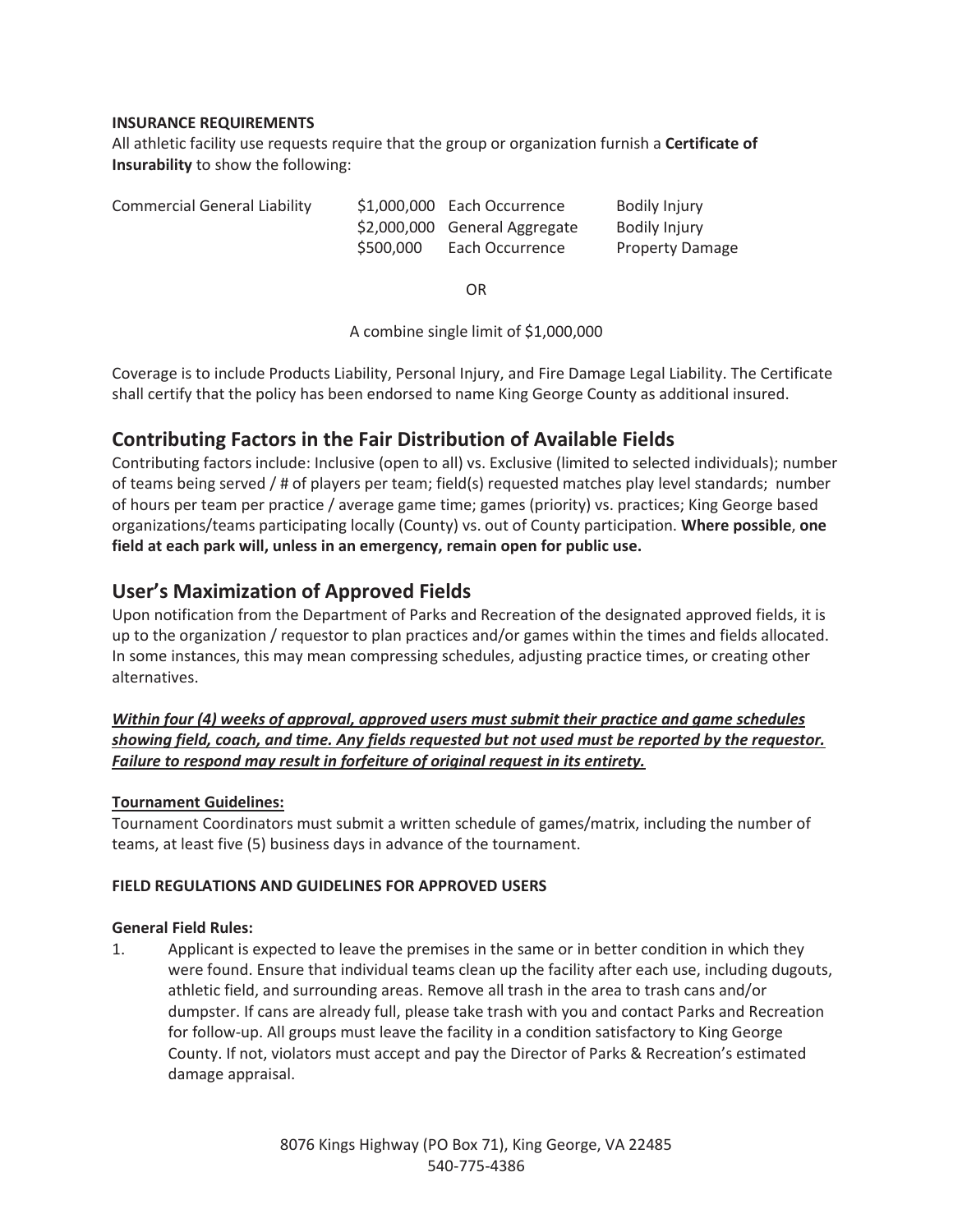- 2. Users shall not make any modifications to any athletic field without prior approval from the proper authorizing agency (including, but not limited to: storage boxes, bleachers, goals, fencing, sani-cans, etc). All field modifications including field size increases or decreases or the request for multiple layouts (two fields on one) must be approved by the KG Department of Parks and Recreation.
- 3. Lining or marking County fields requires approval of KG Department of Parks and Recreation. Burning lines on field is prohibited. Repair cost arising from the improper use of chemicals or other field marking products will be charged to the applicant.
- 4. General maintenance and field preparation at park sites will be performed by KG General Properties staff to ensure safety for all uses. Maintenance at school fields is provided by School Board staff unless otherwise authorized by Owner.
- 5. Treat all maintenance staff with respect and courtesy.
- 6. User shall provide crowd and traffic control measures, as needed. Overflow parking area must be pre-determined and approved by Parks and Recreation at park sites; and by the school's principal at school sites. Crowd control plans may be requested by the County Sheriff's Office. Cars improperly parked at county parks or schools may be cited by the Sheriff's Office.
- 7. It is unlawful for any person to use threatening, abusive, insulting or indecent language at public fields in the County; to create any nuisance or offense; or to scratch, cut, injure or deface any of the building, fences, structures, trees or shrubbery, or to destroy any other improvements.
- 8. It is unlawful to drive any vehicle over any portion of any public park. The applicant will be responsible for all damages to the building and accessories and shall be responsible for reimbursement to King George County.
- 9. No alcoholic beverage shall be sold or consumed on County property or parking lots used in conjunction with the event.
- 10. Smoking or use of tobacco products/controlled substances is prohibited on all King George County school fields. Controlled substances on County property is prohibited. Smoking is not permitted within smoke free zones designated at the park or inside County facilities.
- 11. County staff will make the final determination as the playability of ball fields. The renter will take responsibility for damages caused by playing on wet fields when fields are closed. King George County reserves the right to revoke any permits where it deems such action advisable for the best interest of the County.
- 12. It is the league/team/organization's responsibility to ensure that all team coaches, managers, parents, and players understand the regulations and guidelines. Failure to follow regulations and guidelines will result in cancellations of field use.

## **Rules Specific to Grass Fields:**

## **In addition to the above General Field Regulations and Guidelines, the following shall apply on grass fields:**

- 1. Bases will be provided on park ball fields by KG Parks and Recreation.
- 2. Fresh drag will be applied at the start of the day when games are scheduled.
- 3. Bases/pitching rubbers may not be moved or removed unless given permission by KG Parks and Recreation.
- 4. **POSITIVELY, NO** throwing or hitting into any fences or backstops.
- 5. In between games and where County staff is not on-hand, league/teams/ organizations may use manual chain-link hand drags. Such drags must be done by foot. Absolutely no vehicles may be used to drag fields without authorization by KGPR. After each use, drags must be taken off the field and stored in one of the storage boxes at the field or taken off site. Each team that uses the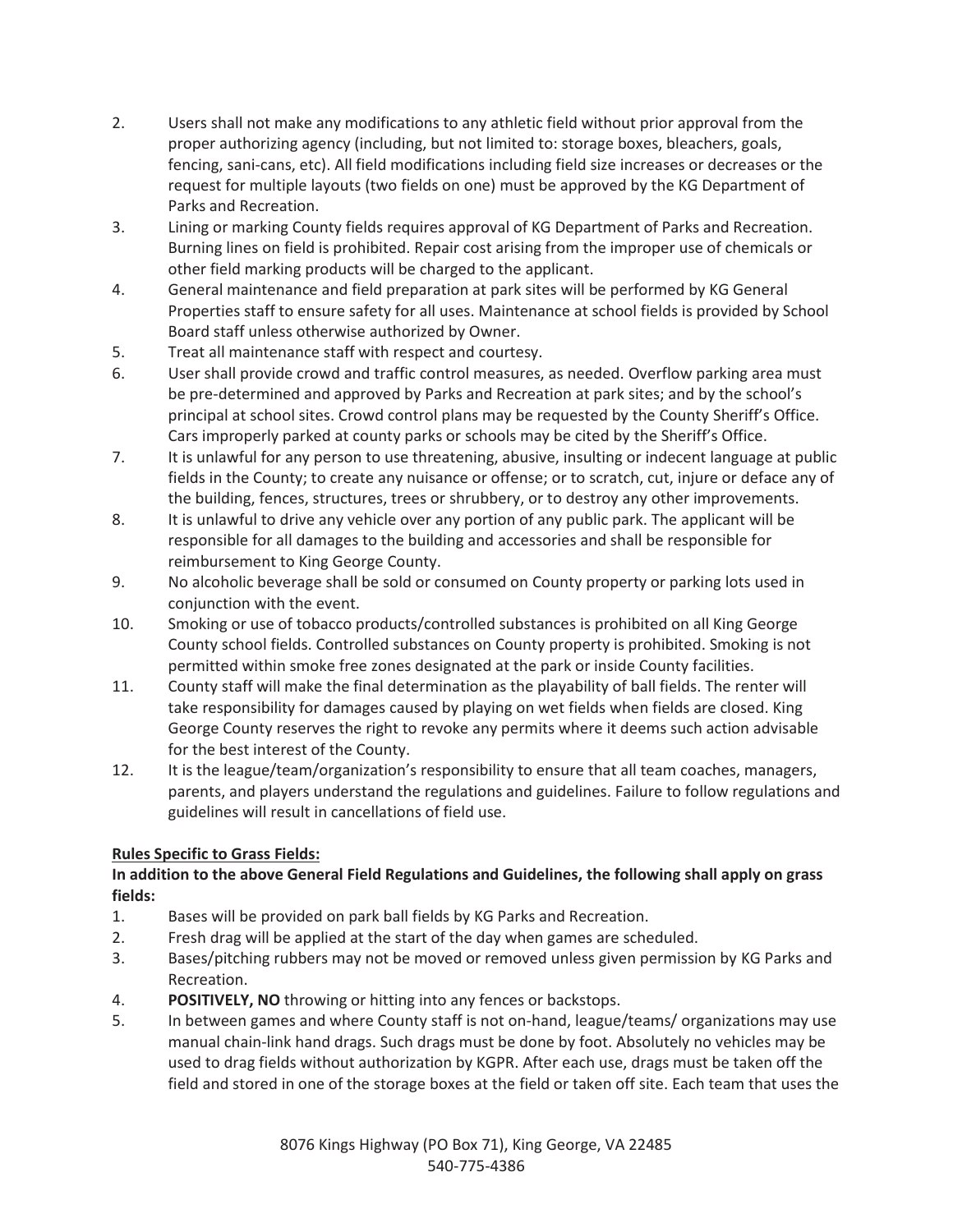drag must put it away after use and chain-link drags may NOT be left out for following teams to use.

### **Unauthorized Use:**

Use of fields that are non-adherence to published regulations and guidelines can affect a group/individual's future use of King George County property. Any organized activity or group activity that monopolizes the field and does not allow for individual or general public use must reserve and pay for the field rental in advance. Any user of the field that does not make a reservation may be asked to leave the field immediately. If a field is reserved, individual or general public use may not take place on the field during the reserved time. Applicant/Organization fully understands that use of King George County fields/parks is intended solely for the applicant on file and as such cannot be transferred or sublet to any other entity. Failure to comply will result in loss of future field use.

## **Athletic Field Closures:**

The Department operates a schedule that minimizes the damage to fields based on use and time of year. If fields need to be closed on weekdays, a decision is made by 1 p.m. and the KG Alert system is utilized in the event of a closing. If conditions deteriorate into the evening, league officials will make the determination. On weekends, the Department will make a decision and update KG Alert by 8 a.m. Field conditions dictate playability and it is expected that users will modify their use if conditions warrant.

The King George County Department of Parks & Recreation will make every attempt to allow play of all athletic games when and where they are scheduled. The following criteria will be used by County staff members, who are responsible for the use of athletic fields, to determine whether a field is not playable for scheduled practices, games, and tournaments:

- The presence of standing water on any part of the playing surface makes a field unplayable (i.e. Areas of the field where there is visible standing water and little chance of it drying out in time for play).
- One-half inch of rain or more that has fallen in the last 24 hours and very dry conditions and/or high heat and wind are not forecast which would evaporate the rainwater before game time.
- Steady rain is falling and the rain is not forecast to stop soon and conditions such as high heat and wind will not be present which would evaporate the rainwater before game time.
- Ground that clings or cakes to shoes or cleats.
- A field that does not provide adequate footing (i.e. loose turf moves or comes out in clumps).
- The turf is not in its growing season and playing on it would cause long-term damage to it (i.e. if at the end of fall season or during winter season playing on the turf would cause damage that could not be repaired until the late spring.)
- An excessive amount of rain or snow one to two weeks prior to an event.
- Two inches or more of snow that has fallen in the last 24 hours (as snow melts into the turf, it may cause the turf to become over saturated).
- A field that is covered with snow.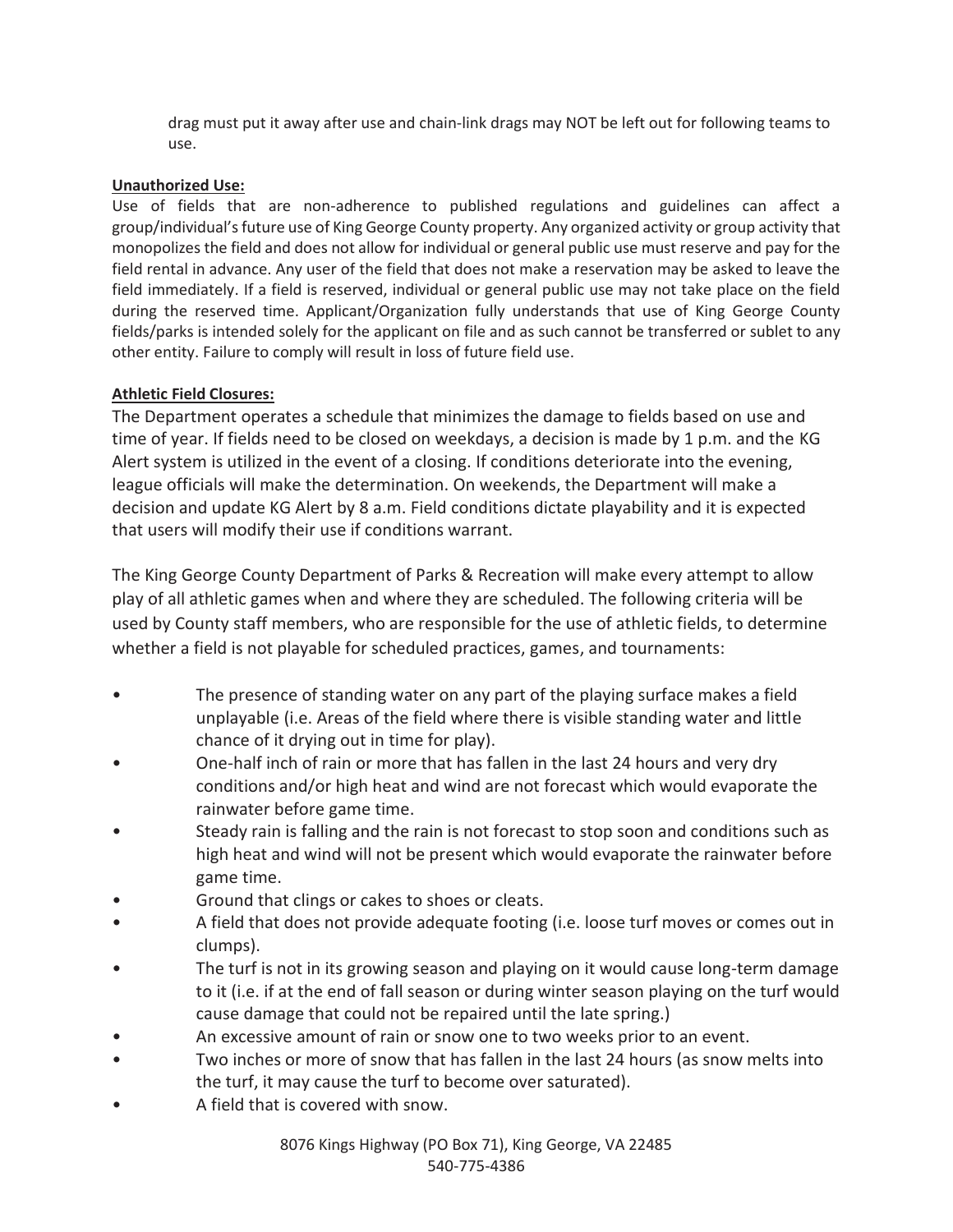- A field that is frozen including turf frozen below the top layer.
- Less than 80% of an area of a field is covered with turf.
- Type of activity to be played on the field would damage the field due to field conditions.
- Standing water present in the infield mix areas that cannot be removed without causing damage to the field.
- An impression of a footprint ¼-inch or more that is left due to excessive moisture in the soil while walking on the area.
- Any other condition that the KG Parks and Recreation deem unsafe or likely to damage the field.

Groups who use County athletic fields and facilities are expected to assist in protecting their participants and fields during periods of rain or inclement weather. It only takes one practice or game to destroy a field that is not ready for play. User groups are responsible for any damages caused to a field by playing in questionable weather. This includes damages done trying to dry out the field such as digging ditches, raking mud into the fencing, pushing water into the outfield/grassy areas or excessive application of a drying agent. Violations will constitute a strike against the organization and/or may result in cancellation of your permit.

King George County reserves the right to close a field or cancel a rental at any time due to an emergency, severe weather, vandalism, poor playing conditions, situations that may result in field damage or personal injury or for any other reason deemed necessary.

Closures will be announced through KG Alerts

- 1. When weather conditions decline after the Weather/Rainout line has been updated, field playability is determined by the user group for practices or if for a game, the official(s).
- 2. The user group is responsible for any damages done trying to dry out a field, such as digging ditches, raking mud in the fencing, pushing water into the outfield/grassy areas, or applying a drying agent.

## **Athletic Field Fees**

Financing public park and recreation facilities is for public use, enjoyment, and to ensure that all citizens have equal opportunity and choice of participation. Since the demand is greater than the budgeted monies available for support, it is necessary to charge fees for selected fields.

The Department Parks and Recreation must utilize multiple funding sources. Fees and charges provide only one source of financing for the Parks and Department mission to provide enhanced public facilities, parks and open space for all citizens.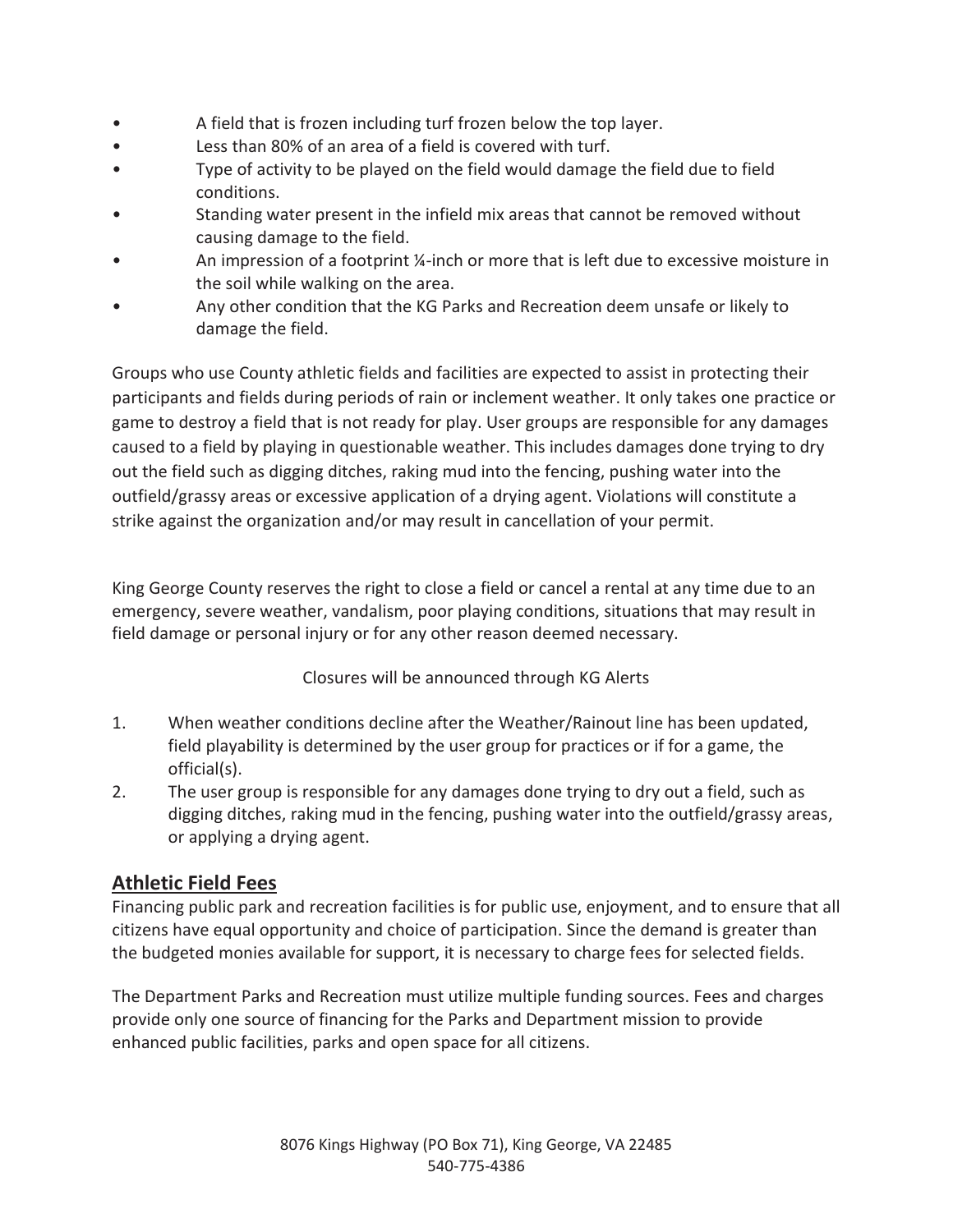**The fees below indicate rates for non-profit user groups for leagues or tournament play. Private use rates are subject to negotiation between the renter and the Parks & Recreation Director.** 

Rental fees are generally reviewed on an annual basis and adjusted using a comparative rental fee study. Fees are subject to change.

|                   | <b>Grass Fields -</b>    | Fee                            |  |
|-------------------|--------------------------|--------------------------------|--|
|                   | Fee per hour (2hr block) | Practice / games               |  |
| <b>Adult</b>      | Softball/Baseball        | \$30 per field / \$30 per game |  |
|                   | <b>Rectangular Field</b> | \$30 per field / \$30 per game |  |
| Youth             | Softball/Baseball        | \$25 per field / \$25 per game |  |
|                   | <b>Rectangular Field</b> | \$25 per field / \$25 per game |  |
| <b>Extra Fees</b> | Lights (per hour)        | \$25.00 per hour               |  |
|                   | <b>Field Preparation</b> | \$30.00 per hour               |  |

### **Game and Practice Fees:**

### **Tournament Fees:**

|                   | <b>Tournament Fees-</b>       | Fee per Field/Day         |
|-------------------|-------------------------------|---------------------------|
|                   | <b>Grass Fields</b>           | daytime / with lights     |
| <b>Adult</b>      | <b>Baseball/Softball</b>      | \$65.00 / \$115.00        |
|                   | Rectangular                   | \$100.00 / \$150.00       |
| Youth             | <b>Baseball/Softball</b>      | \$50.00 / \$75.00         |
|                   | <b>Rectangular Field</b>      | \$75.00 / \$100.00        |
| <b>Extra Fees</b> | Non-refundable deposit        | $$50.00$ (applied to fee) |
|                   | <b>Field Preparation</b>      | \$25.00 per hour          |
|                   | <b>Supplies (paint, etc.)</b> | \$ current price          |
|                   | <b>Supervision (on-site)</b>  | \$25.00 per hour          |

## **Payment of Rental/Billing and Confirmation:**

- x **Teams** Invoices will be sent out upon known intended use and invoices must be paid in full by the  $2<sup>nd</sup>$  week of season unless the payment schedule has been determined otherwise, and in writing, by the KG Parks and Recreation Department. Park Application / School Use Request **must be signed and returned; and user/renter must confirm use dates, times, and needed lighting schedule.**
- x **Individuals** Payment to accompany application at time of submittal.
- x **Tournaments** Non-refundable deposit to accompany application. Balance to be billed after event when total number of games played has been determined.

Failure to pay and/or submit signed Park Application / Facility Use Request will result in loss of field use. Payments via check or money order are accepted; or cash payment at the Parks and Recreation office. *Tournament directors will be provided an Economic Development/Tourism Impact (EDTI) form to be filled out and returned within one (1) week of tournament conclusion. Deposits will be returned at that time.* Please contact the Athletic Supervisor with any questions.